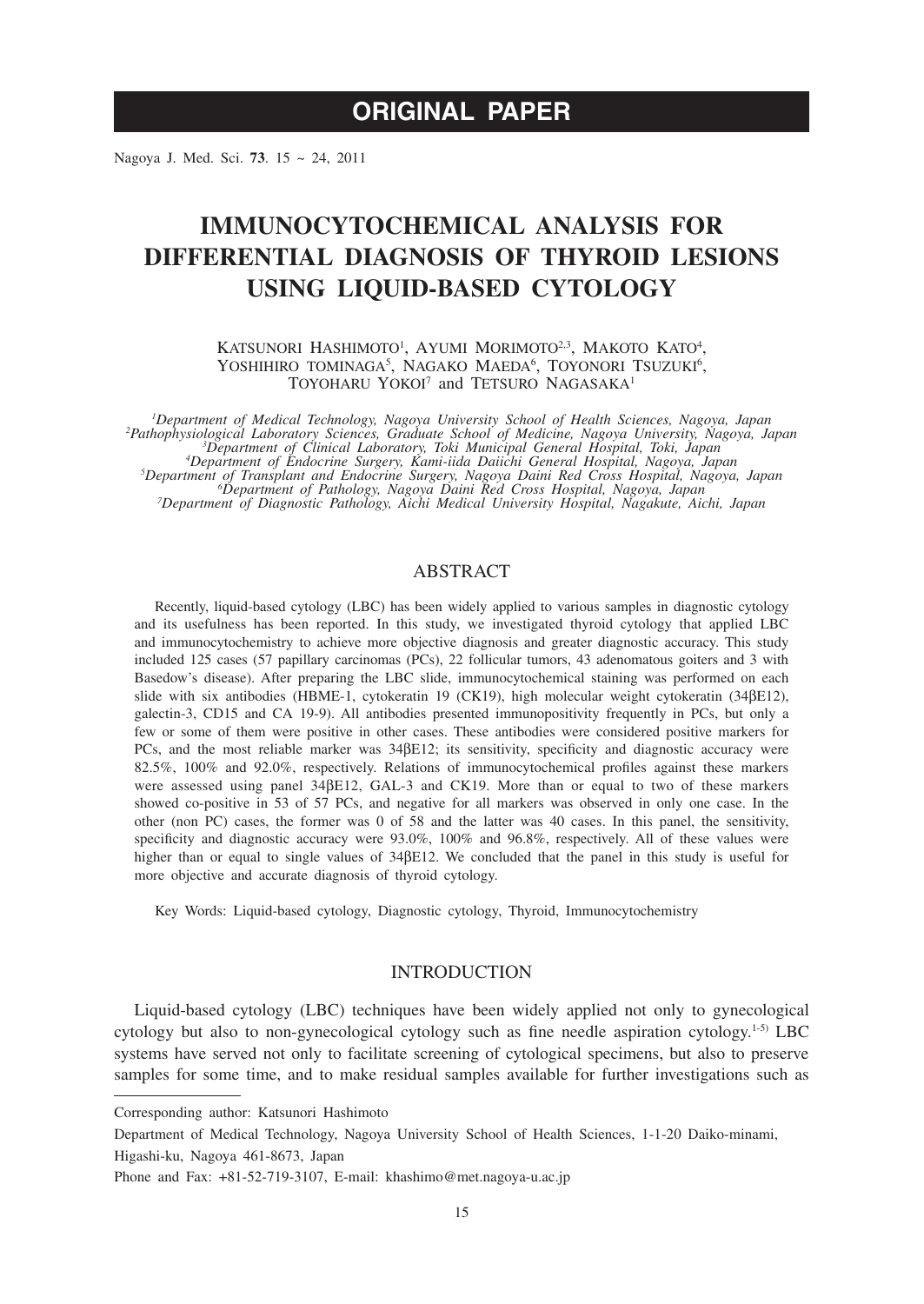immunocytochemistry or molecular analysis.<sup>6-8)</sup> These advantages may result in more objective diagnosis and greater diagnostic accuracy.

Although novel methods such as LBC have been developed and made available for diagnostic cytology, diagnostic cytology has remained a subjective diagnostic method because, as before, it is based on morphology. We considered that the immunocytochemical techniques will contribute to more objective diagnosis of cytology and improved diagnostic accuracy. Particularly, fine needle aspiration cytology including thyroid cytology requires higher diagnostic accuracy because the cytological diagnosis will be the final diagnosis. Therefore, we attempted to investigate objective cytological diagnosis of thyroid with immunocytochemistry for improvement of diagnostic accuracy.

Many immunohistochemical studies on thyroid lesions have suggested several antibodies as useful diagnostic markers, including, for example, galectin-3  $(GAL-3)$ ,  $9-13$  high molecular weight cytokeratin (34βE12),<sup>12,14,15)</sup> cytokeratin 19 (CK19),<sup>11-14,16-21)</sup> HBME-1,<sup>11-13,19,22,23)</sup> CD15,<sup>23-25)</sup> and CA 19-9.23,25) However, most of them were obtained from histological paraffin-embedded sections, and there were few studies using cytological specimens, because it is difficult to prepare many conventional (including fine needle aspiration cytology) cytological slides for immunocytochemistry with several antibodies.

We considered that the application of LBC to fine needle aspiration cytology allows easy preparation of several slides for immunocytochemistry unless the sample amount is very small. Therefore, we attempted to apply thyroid cytology to LBC for immunocytochemical analysis with several antibodies.

In this study, we used cell samples obtained by direct scratch from thyroid lesions which were removed surgically as the substitute for samples of fine needle aspiration cytology of thyroid, and then prepared LBC specimens. We made an immunocytochemical analysis of these specimens with six antibodies (GAL-3, 34βE12, CK19, HBME-1, CD15 and CA 19-9) which were reportedly useful for diagnosis of thyroid diseases.

# MATERIALS AND METHODS

#### *Materials and preparations of cytological specimens*

A total of 125 thyroid lesions were obtained for this study. All samples were from Nagoya Daini Red Cross Hospital and Kami-iida Daiichi General Hospital between Dec. 2006 and May 2010. The cases in this study included 57 papillary carcinomas (PCs), 22 follicular tumors, 43 adenomatous goiters and 3 with Basedow's disease. The information on these cases was shown in Table 1. All cell specimens of LBC were obtained by direct scratch with scalpel or spatula from thyroid lesions that were removed surgically, and these cell samples were suspended in the preservation solution of a Liqui-Prep<sup>TM</sup> (LGM International Inc., Melbourne,  $FL$ )<sup>26)</sup> for at least 15 min and processed according to the manufacturer's instructions. Briefly, the samples in the preservation solution were centrifuged at 1,000 G for 10 min, the supernatants were decanted, and cell pellets were mixed into a cellular base reagent for encapsulating and adhering to the slide glass. Aliquots of homogeneous mixtures were placed onto clean microscope slides by micropipette and dried at room temperature for at least 30 min. Then Papanicolaou stain and immunocytochemical staining were performed on these slides.

The study protocol was approved by the Board of Ethics of Nagoya University School of Health Sciences.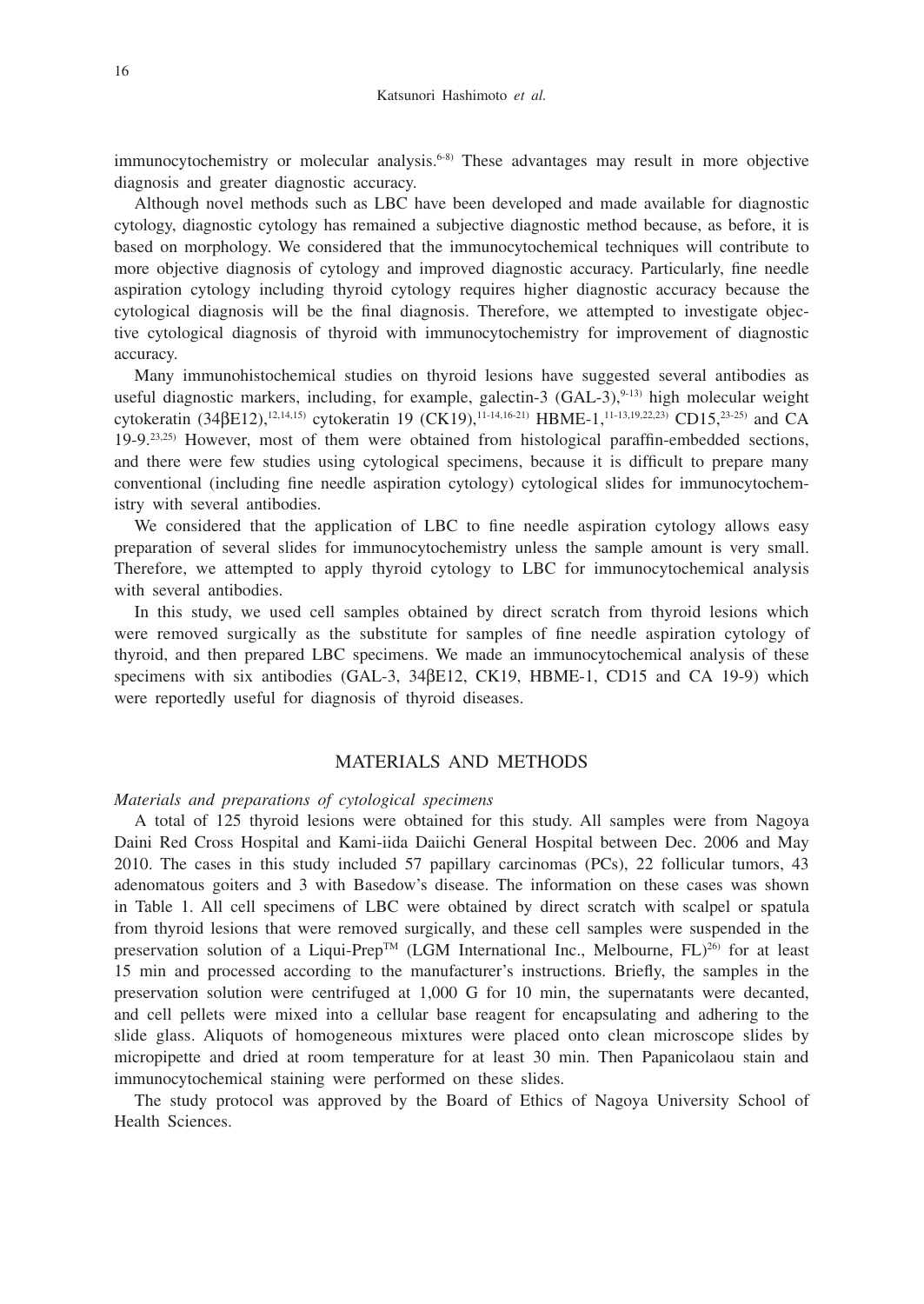#### IMMUNOCYTOCHEMISTRY OF THYROID LESIONS

| <b>LADIC</b> 1 LIST OF ALL CASES |                     |                     |  |  |  |  |
|----------------------------------|---------------------|---------------------|--|--|--|--|
| Diagnosis                        | No. of cases (Male) | Age range (Average) |  |  |  |  |
| PC                               | 57 (13)             | $25 - 83$ $(55.1)$  |  |  |  |  |
| FT                               | 22(5)               | $28 - 80(56.6)$     |  |  |  |  |
| AG                               | (9)<br>43           | $22 - 73$ $(54.3)$  |  |  |  |  |
| <b>BD</b>                        | 3(1)                | $48 - 74$ $(58.3)$  |  |  |  |  |
| Total                            | 125 (28)            | $22 - 83$ $(55.1)$  |  |  |  |  |

**Table 1** List of all cases

PC: papillary carcinoma. FT: follicular tumor.

AG: adenomatous goiter. BD: Basedow's disease.

|                                                   | Clone         | <b>Dilution</b> | Pretreatment | Source            |
|---------------------------------------------------|---------------|-----------------|--------------|-------------------|
| HBME-1                                            | HBME-1        | 1:50            |              | Dako              |
| Cytokeratin 19 (CK19)                             | <b>RCK108</b> | 1:200           | AC           | Dako              |
| High molecular weight cytokeratin $(34\beta E12)$ | 34BE12        | 1:50            | AC           | Dako              |
| Galectin-3 (GAL-3)                                | NCL-GAL3      | 1:200           | -            | <b>Novocastra</b> |
| CD15                                              | <b>MMA</b>    | 1:100           |              | <b>BD</b>         |
| CA 19-9                                           | 116-NS19-9    | 1:50            | -            | Dako              |

|  | <b>Table 2</b> Characteristics of antibodies |  |
|--|----------------------------------------------|--|

Dako: Dako Japan, Inc., Tokyo, Japan. Novocastra: Novocastra Laboratories Ltd., Newcastle, UK. BD: BD Biosciences, Franklin Lake, NJ. AC: Antigen retrieval by autoclave.

## *Immunocytochemistry*

Immunocytochemical staining was performed on LBC cytologic slides with the antibodies listed in Table 2. The slides were rinsed in 0.3% hydrogen peroxide solution with absolute methanol for 20 min to remove endogenous peroxidase. After rehydration with tap and distilled water, these were immersed in 10 mM phosphate-buffered saline (PBS) pH 7.2. Antigen retrieval was done for anti-CK19 and 34βE12 antibodies by heating the slides with 10 mM citrate buffer (pH 6.0) for 20 min in autoclave at 121°C. Ten percent normal goat serum was applied for 20 min at room temperature, then primary antibody was replaced and incubated overnight at 4°C. Histofine® Simple Stain MAX PO (Nichrei Biosciences Inc., Tokyo, Japan) was used for the secondary peroxidase-labeled antibody and visualized by DAB substrate kit (Vector Laboratories, Inc., Burlingame, CA). Both procedures were performed according to the manufacturer's instructions. The slides were counterstained with hematoxylin and finally coverslipped by cover glass after dehydration through ethanol and xylene.

### *Evaluation of immunocytochemical results and statistical analyses*

At first, we confirmed with Papanicolaou stain whether or not all specimens were suitable samples for evaluation of immunocytochemical analysis, and all assessable specimens were then investigated blindly. The immunocytochemical results were scored 0 to 3 as follows: (0): no staining; (1): less than 5% of cells stained, and no discernible specific staining; (2): 5% to 50% of cells stained; and (3): more than 50% of cells stained. Both (2) and (3) were regarded as positive. These data were summarized into each diagnostic category according to diagnosis by histopathology, and then aggregated. The sensitivity, specificity, diagnostic accuracy, positive predictive value (PPV) and negative predictive value (NPV) were calculated and aggregated,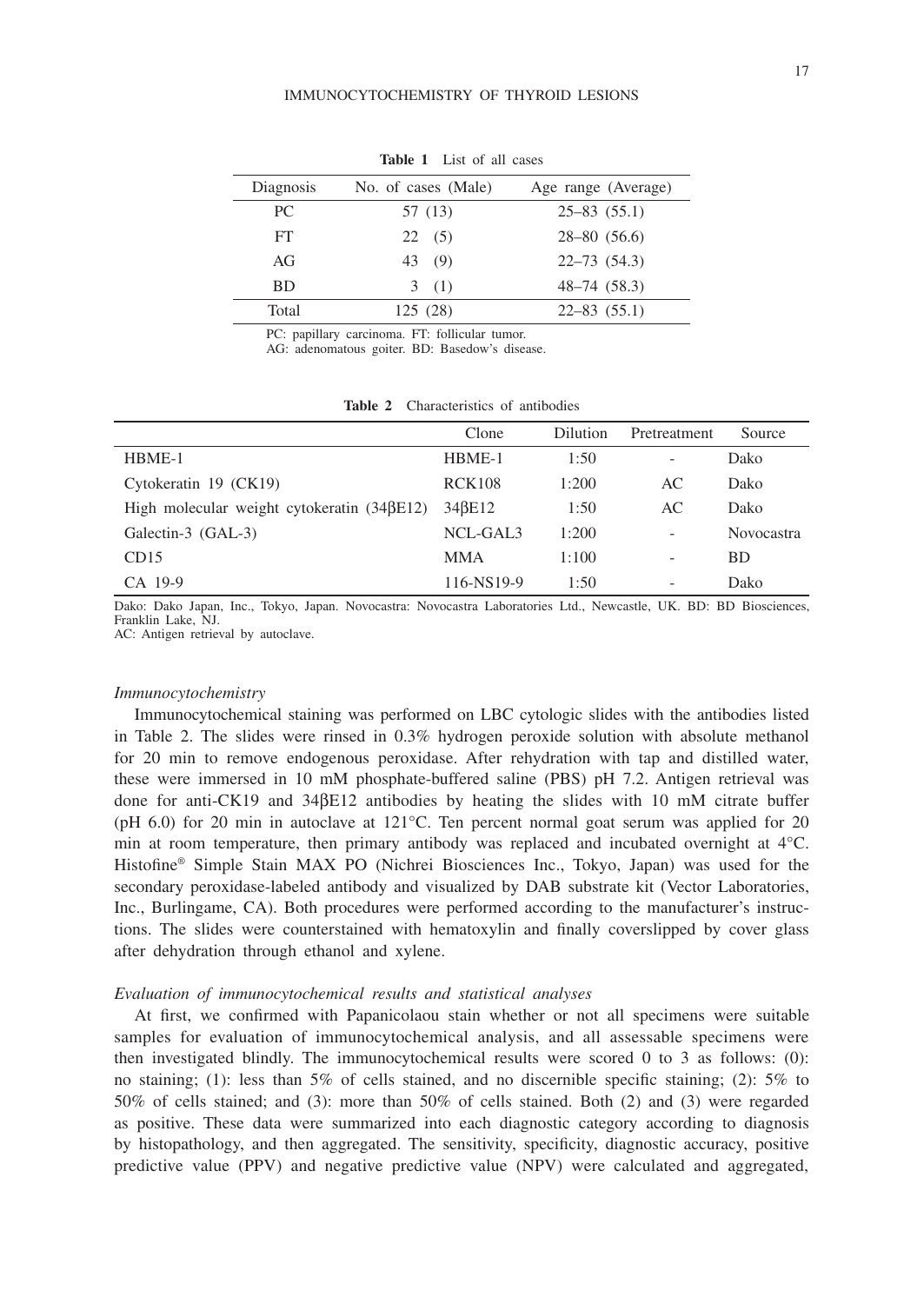and each value was stated as a percentage. Relations of immunocytochemical profiles to these antibodies were also investigated. Then, an antibody panel useful for diagnosis of thyroid lesions was made and evaluated. We evaluated the panel similarly and attempted to establish more useful diagnostic criteria for differential diagnosis of thyroid lesions.

# RESULTS

# *Results of immunocytochemical analysis*

Immunocytochemical staining with each antibody was shown in Fig. 1, and the results of the immunocytochemical analysis were summarized in Table 3. In general, the reactivities against all antibodies used in this study were higher in PC cases than others including follicular tumor, adenomatous goiter and Basedow's disease. Both cases of follicular tumor and adenomatous goiter were shown to be slightly positive for some antibodies, but all of Basedow's disease cases (3/3) were negative for all antibodies. In PC cases, especially high positivity was exhibited in HBME-1, CK19 and 34βE12. These positive rates were 93.0%, 89.5% and 82.5%, respectively. GAL-3 (78.9%), CD15 (75.4%) and CA 19-9 (68.4%) also showed relatively high positive rates. HBME-1 evidenced the highest reactivity (93.0%) in PC cases, but also showed some positive in both follicular tumor and adenomatous goiter, at  $31.8\%$  and  $23.3\%$ , respectively, the highest positive rates in these cases. As for the other antibodies, CK19 and CD15 reacted less than 20% in both follicular tumor and adenomatous goiter cases, and GAL-3 and CA 19-9 evidenced little positivity. Especially, 34βE12, like Basedow's disease, did not show positivity in both cases of follicular tumor and adenomatous goiter.

We assumed that these antibodies might be diagnostic markers that could discriminate PC from the other thyroid lesions including follicular tumor, adenomatous goiter and Basedow's disease. The sensitivity, specificity, diagnostic accuracy, PPV and PNV were then calculated and summarized in Table 4. The diagnostic accuracy of these six markers ranged 82.4% to 92.0%;



**Fig. 1** Immunocytochemical staining in papillary carcinoma with each antibody. Positive staining of GAL-3 shows in both nucleus and cytoplasm, and the other antibodies are stained in cytoplasm or cellular membrane.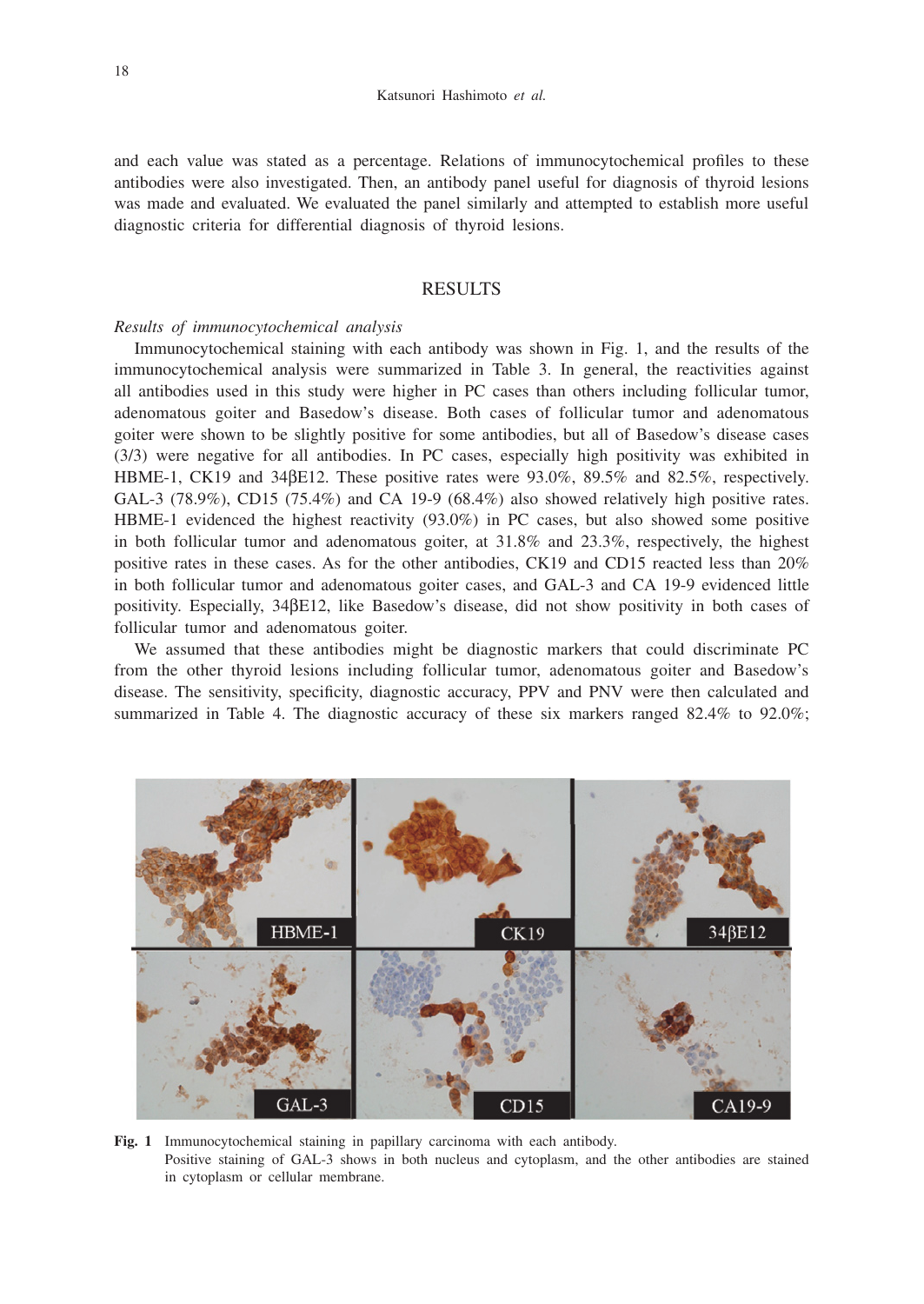## IMMUNOCYTOCHEMISTRY OF THYROID LESIONS

| Diagnosis        |               | Semi-quantitative evaluation<br>Qualitative evaluation |                 |                                |                  |                  |                  |
|------------------|---------------|--------------------------------------------------------|-----------------|--------------------------------|------------------|------------------|------------------|
| (n)              |               | Nagative                                               | Positive $(\%)$ | $\overline{0}$<br>$\mathbf{1}$ |                  | $\overline{2}$   | 3                |
|                  |               |                                                        |                 | Negative                       |                  | Positive         |                  |
|                  | 34 BE12       | 10                                                     | 47 (82.5)       | $\mathbf{1}$                   | 9                | 23               | 24               |
|                  | GAL-3         | 12                                                     | 45 (78.9)       | $\overline{4}$                 | 8                | $\tau$           | 38               |
| ${\rm P}{\bf C}$ | CK19          | 6                                                      | 51 (89.5)       | $\mathbf{1}$                   | 5                | 15               | 36               |
| (57)             | HBME-1        | $\overline{4}$                                         | 53 (93.0)       | $\theta$                       | $\overline{4}$   | 5                | 48               |
|                  | CD15          | 14                                                     | 43 (75.4)       | $\theta$                       | 14               | 20               | 23               |
|                  | CA 19-9       | 18                                                     | 39 (68.4)       | 6                              | 12               | 17               | 22               |
|                  | $34\beta E12$ | 22                                                     | 0(0.0)          | 18                             | $\overline{4}$   | $\theta$         | $\boldsymbol{0}$ |
|                  | GAL-3         | 21                                                     | 1(4.5)          | $20\,$                         | $\mathbf{1}$     | $\mathbf{1}$     | $\boldsymbol{0}$ |
| FT               | <b>CK19</b>   | 18                                                     | 4(18.2)         | $\overline{9}$                 | 9                | 3                | $\mathbf{1}$     |
| (22)             | HBME-1        | 15                                                     | 7(31.8)         | 14                             | $\mathbf{1}$     | $\mathfrak{2}$   | 5                |
|                  | CD15          | 18                                                     | 4(18.2)         | 15                             | $\mathfrak{Z}$   | $\overline{4}$   | $\boldsymbol{0}$ |
|                  | CA 19-9       | 20                                                     | 2(13.6)         | 19                             | $\mathbf{1}$     | $\mathfrak{2}$   | $\boldsymbol{0}$ |
|                  | 34 BE12       | 43                                                     | 0(0.0)          | 35                             | $\,$ 8 $\,$      | $\overline{0}$   | $\boldsymbol{0}$ |
|                  | GAL-3         | 42                                                     | 1(2.3)          | 34                             | 8                | $\mathbf{1}$     | $\mathbf{0}$     |
| AG               | <b>CK19</b>   | 38                                                     | 5(11.6)         | 22                             | 16               | 5                | $\boldsymbol{0}$ |
| (43)             | HBME-1        | 33                                                     | 10(23.3)        | 29                             | $\overline{4}$   | 3                | 7                |
|                  | CD15          | 41                                                     | 2(4.7)          | 32                             | 9                | $\overline{2}$   | $\boldsymbol{0}$ |
|                  | CA 19-9       | 41                                                     | 2(4.7)          | 29                             | 12               | $\overline{2}$   | $\boldsymbol{0}$ |
|                  | 34 BE12       | 3                                                      | 0(0.0)          | $\mathfrak{Z}$                 | $\boldsymbol{0}$ | $\boldsymbol{0}$ | $\boldsymbol{0}$ |
|                  | GAL-3         | 3                                                      | 0(0.0)          | $\mathfrak{Z}$                 | $\overline{0}$   | $\overline{0}$   | $\mathbf{0}$     |
| <b>BD</b>        | CK19          | 3                                                      | 0(0.0)          | 3                              | $\theta$         | $\overline{0}$   | $\boldsymbol{0}$ |
| (3)              | HBME-1        | 3                                                      | 0(0.0)          | $\overline{2}$                 | $\mathbf{1}$     | $\overline{0}$   | $\mathbf{0}$     |
|                  | CD15          | 3                                                      | 0(0.0)          | 3                              | $\theta$         | $\overline{0}$   | $\boldsymbol{0}$ |
|                  | CA 19-9       | 3                                                      | 0(0.0)          | 3                              | $\Omega$         | $\overline{0}$   | $\boldsymbol{0}$ |

**Table 3** Results of immunocytochemistry

PC: papillary carcinoma. FT: follicular tumor. AG: adenomatous goiter.

BD: Basedow's disease.

Negative: 0 and 1 of semi-quantitative values.

Positive: 2 and 3 of semi-quantitative values.

**Table 4** Statistical values of each antibody and in diagnosis of PC

| Statistical value   | Antibodies |      |        |       |      |         |       |
|---------------------|------------|------|--------|-------|------|---------|-------|
|                     | HBME-1     | CK19 | 34BE12 | GAL-3 | DC15 | CA 19-9 | Panel |
| Sensitivity         | 93.0       | 89.5 | 82.5   | 78.9  | 75.4 | 68.4    | 93.0  |
| Specificity         | 75.0       | 86.8 | 100    | 97.1  | 91.2 | 94.1    | 100   |
| Diagnostic accuracy | 83.2       | 88.0 | 92.0   | 88.8  | 84.0 | 82.4    | 96.8  |
| <b>PPV</b>          | 75.7       | 85.0 | 100    | 95.7  | 87.8 | 90.7    | 100   |
| <b>NPV</b>          | 92.7       | 90.8 | 87.2   | 84.6  | 81.6 | 78.0    | 94.4  |

Panel is an antibody combination of 34βE12, GAL-3 and CK19. Diagnostic criteria by means of panel in this study are defined by numbers positive for more than or equal to two panel antibodies.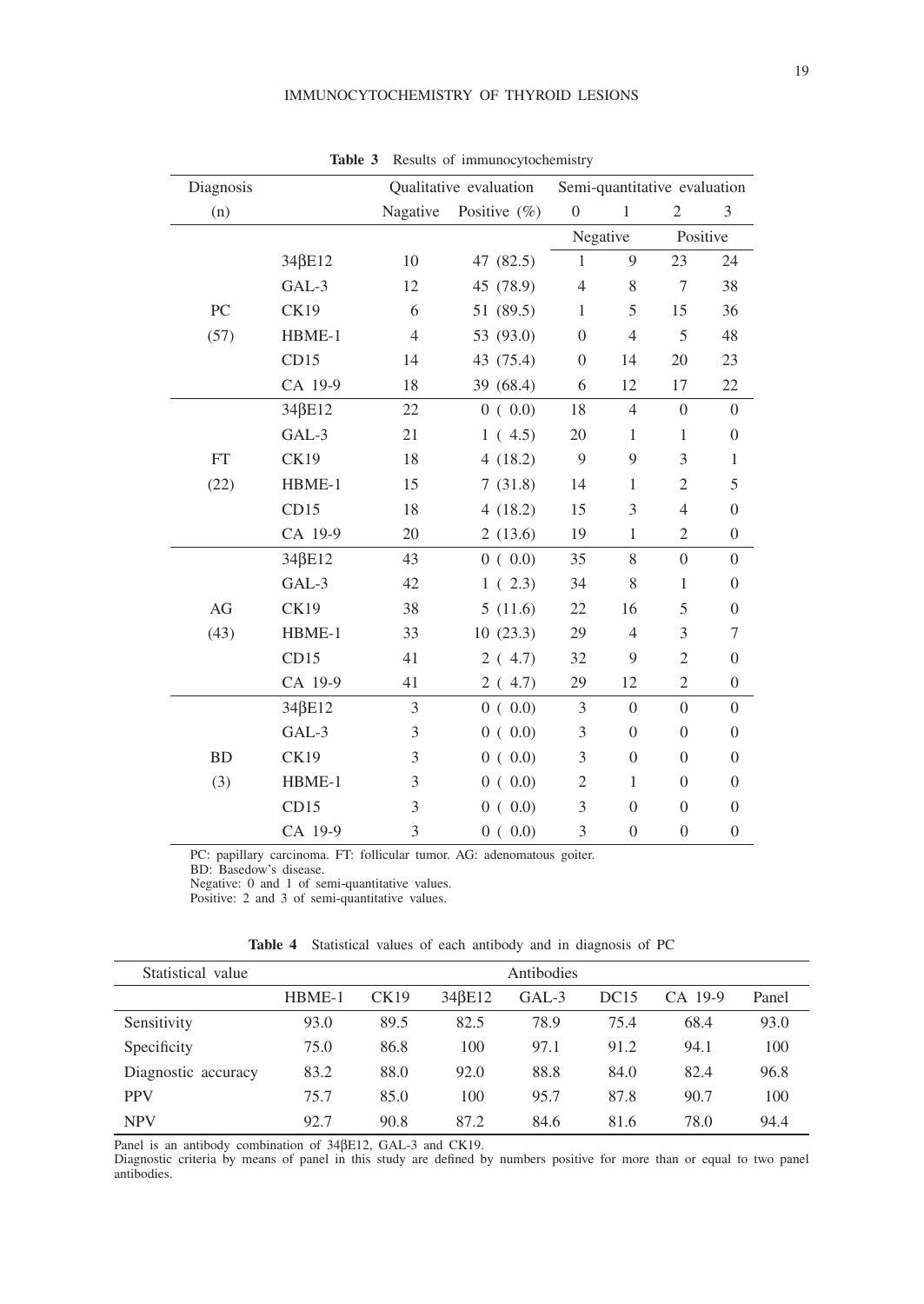the highest value was  $34\beta E12$  (92.0%), followed by GAL-3 (88.8%) and CK19 (88.0%), while the lowest was CA 19-9 (82.4%).

## *Relations of immunocytochemical results*

We investigated relations of immunocytochemical results of six antibodies to find the most useful antibody panel for differential diagnosis of PC. We then focused on three antibody markers that exhibited higher diagnostic accuracy in this study, including 34βE12, GAL-3 and CK19. The immunocytochemical results were integrated and shown in Fig. 2. Thus, these diagrams clearly revealed the patterns of presence and/or absence among the three markers. In addition, we limited ourselves to only three markers from a perspective of reduction in cost and handling.

Among 57 cases of PC, 34 were positive for all three markers, whereas only one was negative for all of them. The number of positive cases for any two of these three markers, and its combination patterns of two markers, were  $10(34\beta E12 + CK19)$ , 6 (CK19 + GAL-3) and 3 (34 $\beta E12$ + GAL-3), respectively. On the other hand, neither of the follicular tumor and adenomatous goiter cases indicated positive for all of the three markers, whereas 17 of 22 follicular tumors and 37 of 43 adenomatous goiters were negative for all three. In addition, no case showed positive to more than or equal to two markers in follicular tumor and adenomatous goiter.

From the perspective of differential diagnosis of PC from the other thyroid lesions including follicular tumor, adenomatous goiter and Basedow's disease, we considered that PC would express positive for any more than or equal to two of the three markers' panel. Thus, these criteria were defined as the PC diagnostic criteria in the present study. We employed these diagnostic criteria and attempted to distinguish PC from the other lesions in all cases in the present study.



**Fig. 2** Relations of each result for three markers. Numbers within circles show number of positive cases for each marker. Numbers in overlaps of circles indicate numbers co-positive for each marker.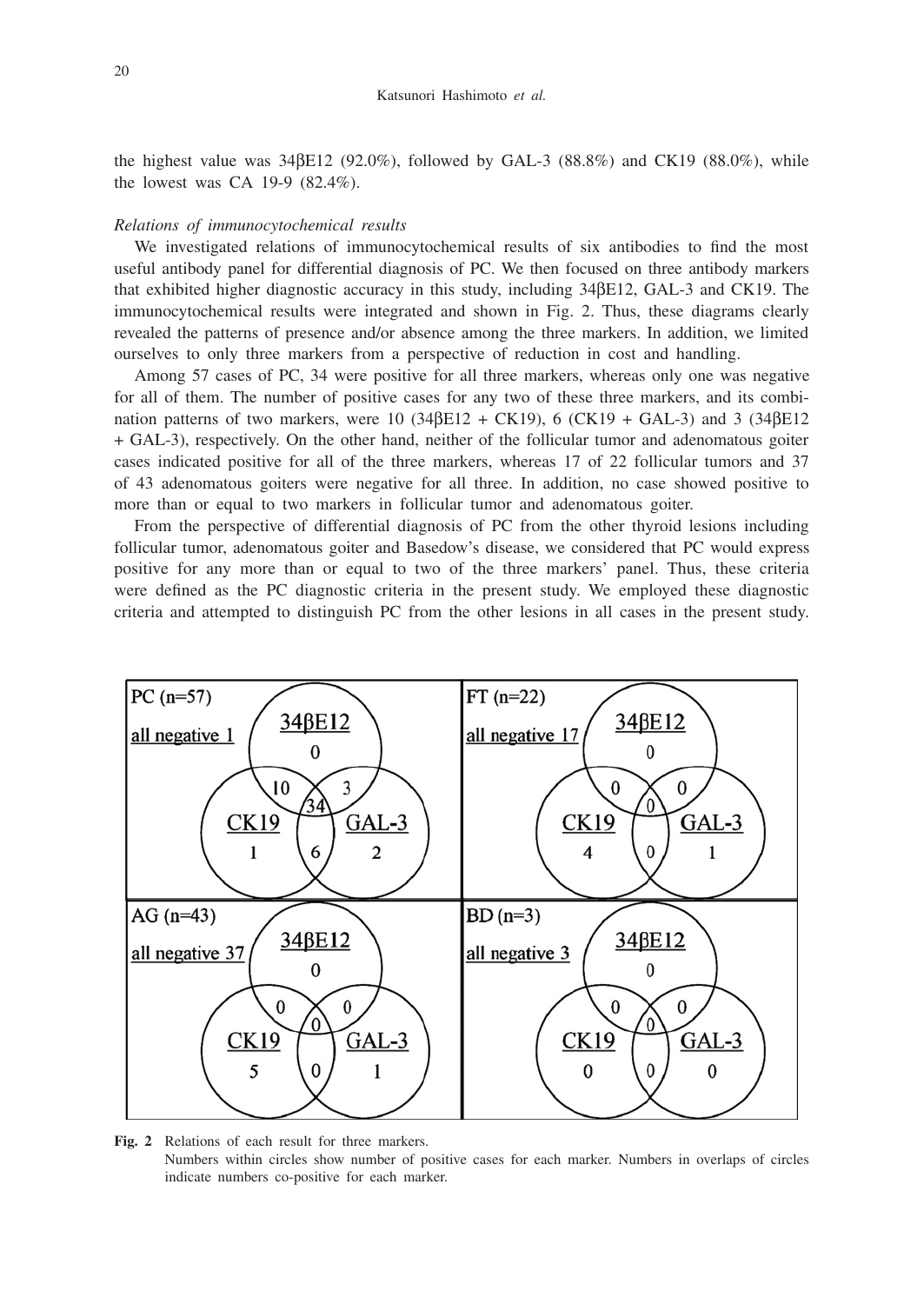|          | PC. | Others | Total |
|----------|-----|--------|-------|
| Positive |     |        | 53    |
| Negative |     | 68     | 72    |
| Total    |     | 68     | 125   |

**Table 5** Results of antibody panel including 34βE12, GAL-3 and CK19 for diagnosis of PC

Positive: Number positive for antibodies was more than or equal to two of the panel. Negative: Number positive for antibodies was less than two of the panel. PC: papillary carcinoma.

Other: follicular tumor, adenomatous goiter, and Basedow's disease.

These results were summarized and shown in Table 5, and the diagnostic statistical values were evaluated. The sensitivity, specificity, diagnostic accuracy, PPV and PNV of these criteria with the panel were 93.0%, 100%, 96.8%, 100% and 94.4%, respectively. Hence, all of the statistical values were higher than or equal to any single value of the highest among all six markers in this study (Table 3).

# DISCUSSION

In the present study, we evaluated diagnostic cytology of thyroid lesions using LBC technique and immunocytochemistry with six antibodies.

Galectin-3 is a β-galactoside-binding protein that localizes in the cytoplasm and nucleus. A variety of physiological and pathological functions have been reported for this protein including cell adhesion,<sup>27)</sup> cell growth<sup>28,29)</sup> and apoptosis.<sup>29)</sup> GAL-3 is reportedly expressed preferentially in thyroid malignancies including papillary carcinoma and follicular carcinoma.<sup>9-13)</sup> In our study, 45 of 57 PCs indicated positive, but 12 cases were negative. Thus, although the positive rate (78.9%) was not good, the diagnostic accuracy was relatively high (88.8%) because there were only two false-positive cases among 68 non-PCs (Table 3, 4). Aratake *et al.*<sup>10</sup> reported that 37 of 37 PCs, 7 of 20 follicular tumors and 0 of 16 adenomatous goiters were positive for GAL-3, respectively, in cytological specimens (not LBC). Follicular tumors included 6 cases of follicular carcinoma, and 5 cases were positive for GAL-3. There was only one follicular carcinoma in 22 follicular tumors in our study; it was negative not only for GAL-3, but also all other antibodies. Our cases included only one with follicular carcinoma, making further discussion impossible.

The antibody 34βE12, an anti-high molecular weight cytokeratin used in this study, recognizes cytokeratin 1, 5, 10 and 14.30-32) Raphael *et al.* reported that high molecular weight cytokeratin was a useful marker to distinguish papillary carcinoma from follicular neoplasms and nodular hyperplasias.<sup>14,15)</sup> This antibody was the most reliable marker for diagnosis of PC because its diagnostic accuracy (92.0%) was the highest among the six markers in our study. Though its sensitivity  $(82.5\%)$  was lower than the optimum value of HBME-1  $(93.0\%)$ , the specificity was 100% (Table 4). In their study of thyroid lesions using formalin-fixed, paraffin-embedded sections, Park *et al.*12) concluded that 34βE12 might limit utility as the result of low sensitivity because the sensitivity and specificity results were 59.7% and 100%, respectively. Their 34βE12 result was similar to ours in that the specificity was highest but the sensitivity was not so high. As for fine needle aspiration cytology including thyroid cytology, we considered that specificity is more important than sensitivity, because fine needle aspiration cytology is frequently adopted for the final diagnosis. On the other hand, most of the exfoliative cytology (including gynecological cytology, sputum and urine cytology, etc.) is employed for screening, so such cytology requires higher sensitivity.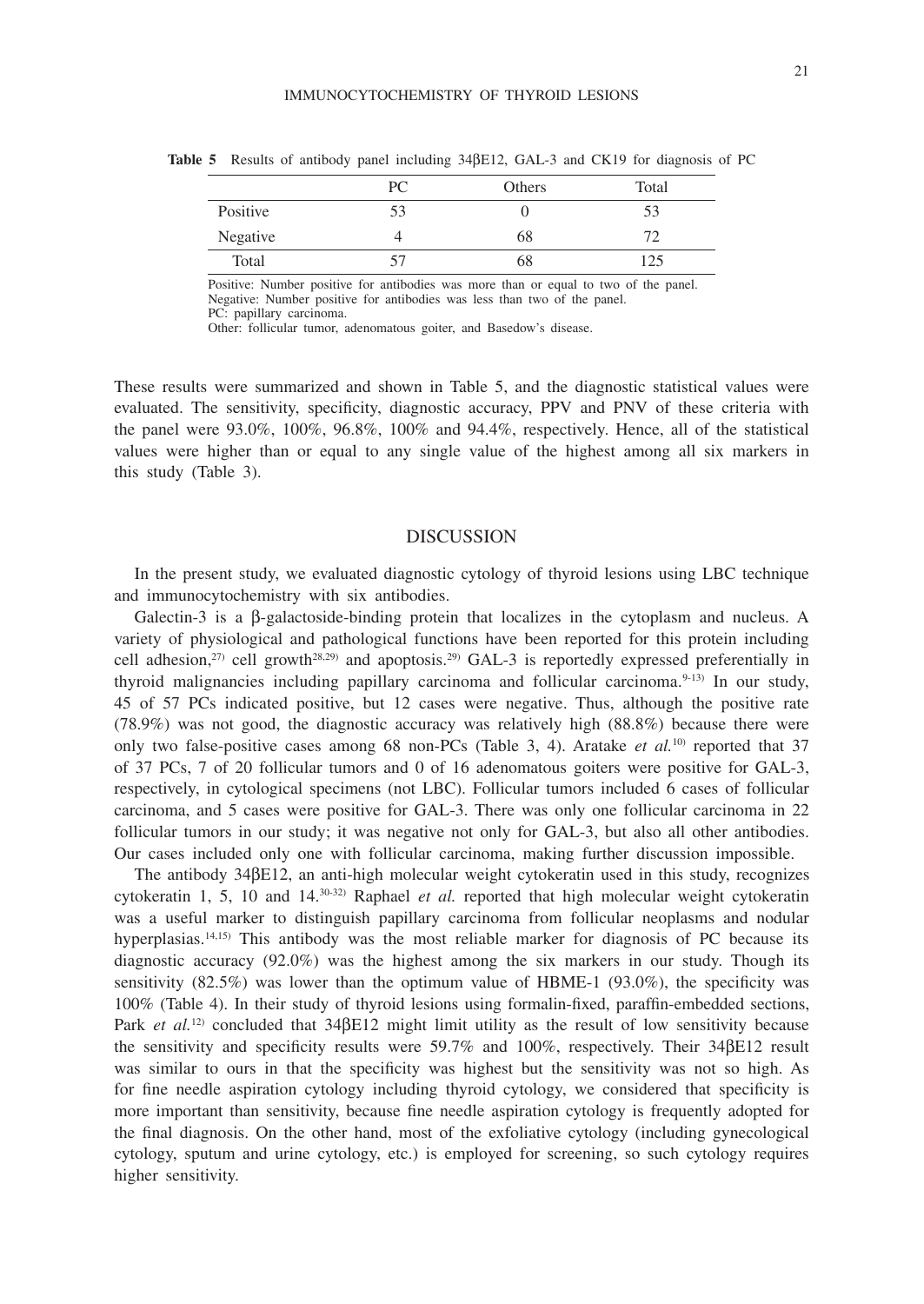CK19 is an antibody that also reacts to cytokeratin, but it identifies specific cytokeratin 19, which is classified as a low molecular weight cytokeratin. Previous studies indicated that CK19 strongly reacted to PC, but also expressed positive in benign lesions including adenomatous goiter, follicular adenoma and normal follicular cells to some degree.<sup>11-14, 16-21)</sup> We observed 51  $(89.5\%)$  of 57 PCs positive for CK19, and 4  $(18.2\%)$  of 22 follicular tumors and 5  $(11.6\%)$ of 43 adenomatous goiters were also positive (Table 3). These results were similar to those of previous studies.

The results of the other markers including HBME-1,<sup>11-13,22,23)</sup> CD15<sup>23-25)</sup> and CA 19-9<sup>23,25)</sup> were almost the same as those of previous studies. As for HBME-1, sensitivity was the highest (93.0%) but diagnostic accuracy was not so high  $(83.2\%)$ , because specificity was the lowest  $(75.0\%)$ in six markers. The diagnostic accuracy of CD15 and CA 19-9 was also low as a result of their low sensitivity. We thus considered that these three markers were less likely to be useful among the six markers in our study. Therefore, we further evaluated the relations of 34βE12, GAL-3 and CK19.

The relations of the immunocytochemical results of the three markers (34βE12, GAL-3 and CK19) were presented in Fig. 2. These diagrams demonstrated that this marker panel is useful for diagnosis of PC. We hypothesized that PC would express positive for more than or equal to two markers of the three markers. As shown in Table 5, according to our diagnostic hypothesis, the sensitivity, specificity, diagnostic accuracy, PPV and PNV were 93.0%, 100%, 96.8%, 100% and 94.4%, respectively. All of these statistical values were higher than or equal to any single value of 34βE12, the most accurate marker in this study. Park *et al.*12) investigated a combination of markers including GAL-3, HBME-1 and CK19 for diagnosis of thyroid malignancies which included thyroid papillary carcinoma and follicular carcinoma. They evaluated the co-expression of either GAL-3 and HBME-1 or GAL-3 and CK19, and concluded that evaluation of coexpression of GAL-3 and HBME-1 or GAL-3 and CK19 improved diagnostic accuracy for thyroid malignancies, and their sensitivity, specificity and diagnostic accuracy were 93.2%, 100% and 95.3%, respectively. Nga *et al.*18) also reported the usefulness of PC diagnosis to evaluate the combination of HBME-1 and CK19; sensitivity, specificity and diagnostic accuracy were all 100%, in their small case study (all 22 cases of cytology specimens). Until now, there is no absolutely specific marker for carcinoma or malignancy. We therefore consider that the marker panel might be applied as a combination of several useful markers as the key to improved immunocytochemical diagnosis.

We investigated LBC cell specimens obtained by direct scratch from surgically-removed thyroid lesions. These specimens were considered to be almost similar in morphology to a specimen of fine needle aspiration cytology. But the sampling cell amount might be larger than for fine needle aspiration cytology (data not shown). Our immunocytochemistry results were similar to those of previous reported studies using formaldehyde-fixed paraffin sections and conventional cytological specimens. Therefore, we considered that the results of immunocytochemistry with LBC specimens in our study were available for diagnostic cytology. Moreover, in comparison with the conventional method, LBC is suitable for immunocytochemistry with the use of several markers because it enables easy processing of several slides if samples contain sufficient amounts of cells. We thus considered the LBC technique to be applicable to fine needle aspiration cytology of thyroid and that our immunocytochemical results are applicable.

We concluded that the antibody panel of 34βE12, GAL-3 and CK19 is useful for differential diagnosis of thyroid papillary carcinoma, and that the application of the LBC technique for immunocytochemistry with this panel will contribute to more objective and accurate diagnosis.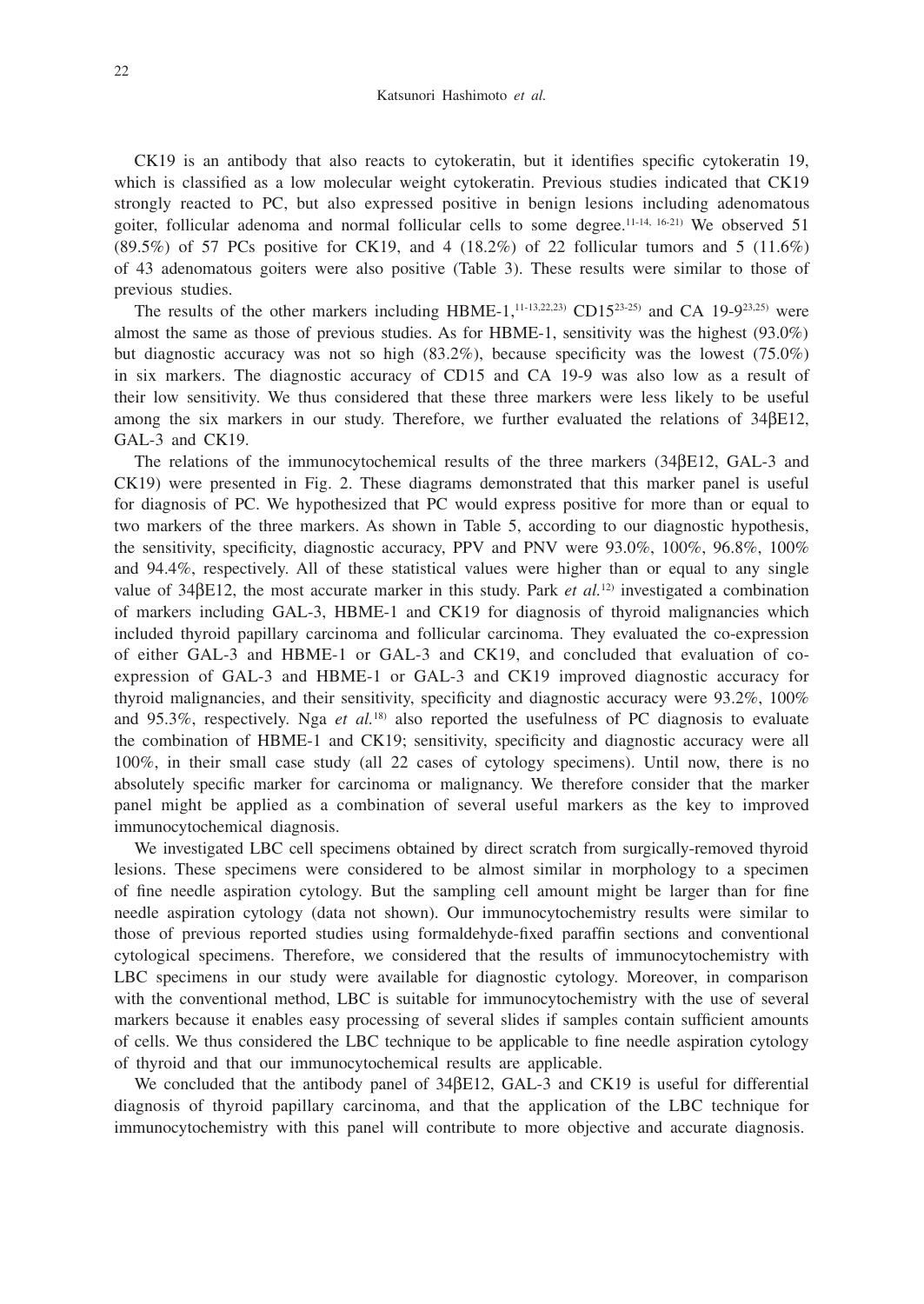# ACKNOWLEDGMENTS

The authors gratefully acknowledge the support to K. Hashimoto by a Grant-in-Aid for Young Scientists (B) from the Ministry of Education, Culture, Sports, Science and Technology of Japan (No. 20790280).

## **REFERENCES**

- 1) Hutchinson ML, Cassin CM, Ball HG, 3rd. The efficacy of an automated preparation device for cervical cytology. *Am J Clin Pathol*, 1991; 96: 300–315.
- 2) Perez-Reyes N, Mulford DK, Rutkowski MA, Logan-Young W, Dawson AE. Breast fine-needle aspiration. A comparison of thin-layer and conventional preparation. *Am J Clin Pathol*, 1994; 102: 349–353.
- 3) Hees K, Lebeau PB. Comparison of conventional and ThinPrep preparations of mucoid cytology samples. *Diagn Cytopathol*, 1995; 12: 181–185.
- 4) Biscotti CV, Hollow JA, Toddy SM, Easley KA. ThinPrep versus conventional smear cytologic preparations in the analysis of thyroid fine-needle aspiration specimens. *Am J Clin Pathol*, 1995; 104: 150–153.
- 5) Leung CS, Chiu B, Bell V. Comparison of ThinPrep and conventional preparations: nongynecologic cytology evaluation. *Diagn Cytopathol*, 1997; 16: 368–371.
- 6) Leung SW, Bedard YC. Immunocytochemical staining on ThinPrep processed smears. *Mod Pathol*, 1996; 9: 304–306.
- 7) Dabbs DJ, Abendroth CS, Grenko RT, Wang X, Radcliffe GE. Immunocytochemistry on the ThinPrep processor. *Diagn Cytopathol*, 1997; 17: 388–392.
- 8) Cheung CC, Carydis B, Ezzat S, Bedard YC, Asa SL. Analysis of ret/PTC gene rearrangements refines the fine needle aspiration diagnosis of thyroid cancer. *J Clin Endocrinol Metab*, 2001; 86: 2187–2190.
- 9) Xu XC, el-Naggar AK, Lotan R. Differential expression of galectin-1 and galectin-3 in thyroid tumors. Potential diagnostic implications. *Am J Pathol*, 1995; 147: 815–822.
- 10) Aratake Y, Umeki K, Kiyoyama K, Hinoura Y, Sato S, Ohno A, Kuribayashi T, Hirai K, Nabeshima K, Kotani T. Diagnostic utility of galectin-3 and CD26/DPPIV as preoperative diagnostic markers for thyroid nodules. *Diagn Cytopathol*, 2002; 26: 366–372.
- 11) Prasad ML, Pellegata NS, Huang Y, Nagaraja HN, de la Chapelle A, Kloos RT. Galectin-3, fibronectin-1, CITED-1, HBME1 and cytokeratin-19 immunohistochemistry is useful for the differential diagnosis of thyroid tumors. *Mod Pathol*, 2005; 18: 48–57.
- 12) Park YJ, Kwak SH, Kim DC, *et al.* Diagnostic value of galectin-3, HBME-1, cytokeratin 19, high molecular weight cytokeratin, cyclin D1 and p27(kip1) in the differential diagnosis of thyroid nodules. *J Korean Med Sci*, 2007; 22: 621–628.
- 13) Saleh HA, Feng J, Tabassum F, Al-Zohaili O, Husain M, Giorgadze T. Differential expression of galectin-3, CK19, HBME1, and Ret oncoprotein in the diagnosis of thyroid neoplasms by fine needle aspiration biopsy. *Cytojournal*, 2009; 6: 18.
- 14) Raphael SJ, McKeown-Eyssen G, Asa SL. High-molecular-weight cytokeratin and cytokeratin-19 in the diagnosis of thyroid tumors. *Mod Pathol*, 1994; 7: 295–300.
- 15) Raphael SJ, Apel RL, Asa SL. Brief report: detection of high-molecular-weight cytokeratins in neoplastic and non-neoplastic thyroid tumors using microwave antigen retrieval. *Mod Pathol*, 1995; 8: 870–872.
- 16) Schelfhout LJ, Van Muijen GN, Fleuren GJ. Expression of keratin 19 distinguishes papillary thyroid carcinoma from follicular carcinomas and follicular thyroid adenoma. *Am J Clin Pathol*, 1989; 92: 654–658.
- 17) Nasser SM, Pitman MB, Pilch BZ, Faquin WC. Fine-needle aspiration biopsy of papillary thyroid carcinoma: diagnostic utility of cytokeratin 19 immunostaining. *Cancer*, 2000; 90: 307–11.
- 18) Nga ME, Lim GS, Soh CH, Kumarasinghe MP. HBME-1 and CK19 are highly discriminatory in the cytological diagnosis of papillary thyroid carcinoma. *Diagn Cytopathol*, 2008; 36: 550–556.
- 19) Cheung CC, Ezzat S, Freeman JL, Rosen IB, Asa SL. Immunohistochemical diagnosis of papillary thyroid carcinoma. *Mod Pathol*, 2001; 14: 338–342.
- 20) Fonseca E, Nesland JM, Hoie J, Sobrinho-Simoes M. Pattern of expression of intermediate cytokeratin filaments in the thyroid gland: an immunohistochemical study of simple and stratified epithelial-type cytokeratins. *Virchows Arch*, 1997; 430: 239–245.
- 21) Miettinen M, Kovatich AJ, Karkkainen P. Keratin subsets in papillary and follicular thyroid lesions. A paraffin section analysis with diagnostic implications. *Virchows Arch*, 1997; 431: 407–413.